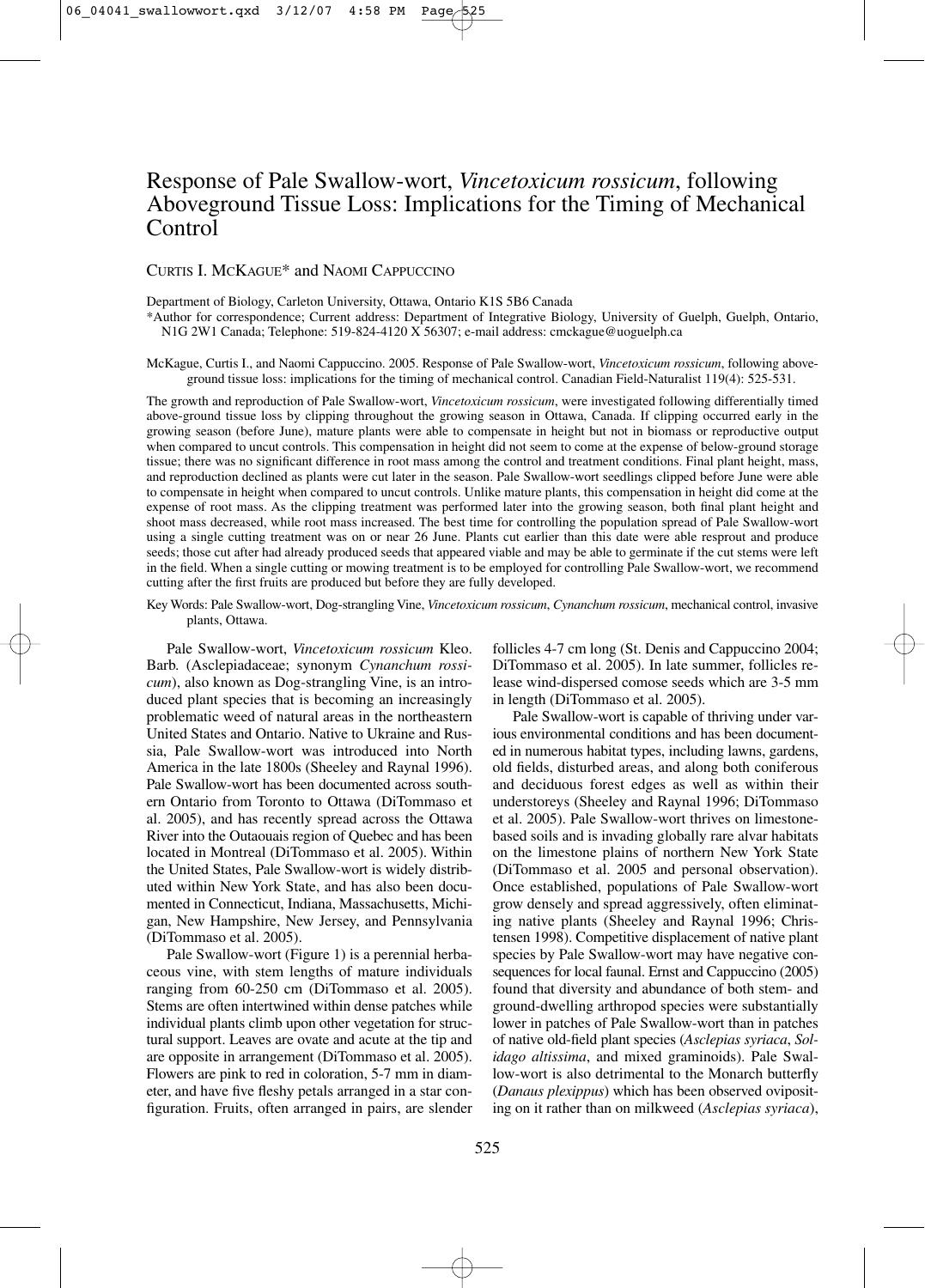its usual plant host, resulting in larval death (Mattila and Otis 2003).

Although Pale Swallow-wort is not listed in any federal or provincial/state weed or seed acts in Canada or the United States (DiTommaso et al. 2005), it is recognized as a noxious weed and control programs are initiated at the municipal level. Attempting to control the spread of Pale Swallow-wort is a difficult task. It is self-compatible, so a single propagule can initiate a new infestation (St. Denis and Cappuccino 2004). Individual plants produce large numbers of viable seeds, which require neither dormancy nor stratification (Christensen 1998). Seedling survivorship is very high, ranging from 70 to 100% (Ladd and Cappuccino, in press). Seeds are polyembryonic (Sheeley and Raynal 1996; St. Denis and Cappuccino 2004), producing multiple seedlings about half the time (Cappuccino et al. 2002).

Options for controlling Swallow-wort are limited. Herbicides such as glyphosate are moderately effective; however, several applications are needed (Christensen 1998; Lawlor and Raynal 2002). A growing number of communities are banning herbicides due to their toxicity to humans and non-target organisms (DiTomaso 1997); in these places, manual means of controlling Swallow-wort are necessary. Repeated mowing can be an effective way to diminish the seed crop, but it does not kill the plants which resprout from buds at the root crown (Christensen 1998; DiTommaso et al. 2005). Moreover, mowing may not be feasible where equipment and labour are limiting. Mowing areas that are not monotypic stands of Pale Swallow-wort may alter the structure of the native plant community, which may be detrimental to insect populations (DiTomaso 1997).

For smaller infestations of Pale Swallow-wort, selectively clipping individuals may be a more ecologically effective solution. If available resources dictate that only a single cut is to be made, the timing of that cut is critical in determining whether seed production will be prevented. In general, plants clipped early in the growing season are more likely to compensate in growth and/or reproduction (Maschinski and Whitham 1989; Bergelson and Crawley 1992; Mutikainen et al. 1994; Bergelson et al. 1996; Lennartsson et al. 1998). If clipping occurs later in the growing season, plants often have insufficient time for compensatory growth. A late-season cut may thus seem preferable; however, seeds already produced by the plant may be viable if the cut stems are left at the site or scattered by a mower.

The present study was performed to better understand the growth and reproductive responses of Pale Swallow-wort following aboveground tissue loss by clipping at different times throughout the growing season. From this increased understanding in Pale Swallow-wort biology, we hope that ecologically friendly and effective control methods may be used to slow the population growth of this species, thereby minimizing its deleterious effects on natural habitats.

#### **Study Area and Methods**

#### *Response of mature plants to differentially timed aboveground tissue loss*

This experiment was performed in an old field/forest edge habitat in Hog's Back Park, Ottawa, Ontario (45°22.45'N, 75°41.65'W), from May-August 2003. In mid-May, 150 individual plants of *Vincetoxicum rossicum* with initial heights of  $30.2 \pm 0.2$  cm (mean + SE) were measured and randomly assigned to one of five differentially timed clipping treatments, or to the uncut control condition. Initially, 25 plants were assigned to each treatment; however, some plants were lost during the course of this experiment due to damage by humans or other animals.

Beginning on 29 May, all plant heights were measured and flower or fruit formation was noted. The first clipping treatment was performed this day. Clipping involved cutting the plants at ground level. Cut plants were dried for three days in a drying oven at 60°C and weighed. Subsequent clipping treatments were performed every two weeks until the final clipping treatment on 24 July. Plant heights were recorded on each clipping date and again on 7 and 21 August. Aboveand below-ground tissues for all plants were harvested on 21 August and dried for three days in the drying oven. Roots and shoots were weighed separately for each plant. Any seeds that were produced were counted.

# *Response of seedlings to differentially timed aboveground tissue loss*

A similar experiment was performed in an enclosed old field setting on Carleton University property in Ottawa, Ontario (45°23.023'N, 75°41.553'W) from May-August 2003. During April 2003, *V. rossicum* plants were grown from seed in a greenhouse at Carleton University. In mid-May, 150 of these seedlings with initial heights of  $18.0 \pm 0.4$  cm (mean  $\pm$  SE) were transplanted into the old field after a two-week outdoor acclimatization period. Seedlings were randomly assigned to the same clipping treatments described above for mature plants.

### *Statistical Analyses*

All statistical analyses were performed using SPSS 11.5 for Windows (standard base version). Pre-treatment heights for both adult plants and seedlings in the different treatments were compared using one-way ANOVAs. Because the assumptions of parametric statistics were not met, Kruskal-Wallis tests were used to investigate among-treatment differences in final heights, shoot mass, and root mass for both adult plants and seedlings, as well as the seed output of adult plants. When a statistically significant difference was observed among treatments, a Games-Howell post-hoc test, which allows for unequal variance and unequal sample size, was performed to determine which treatments differed from one another (Games and Howell 1976).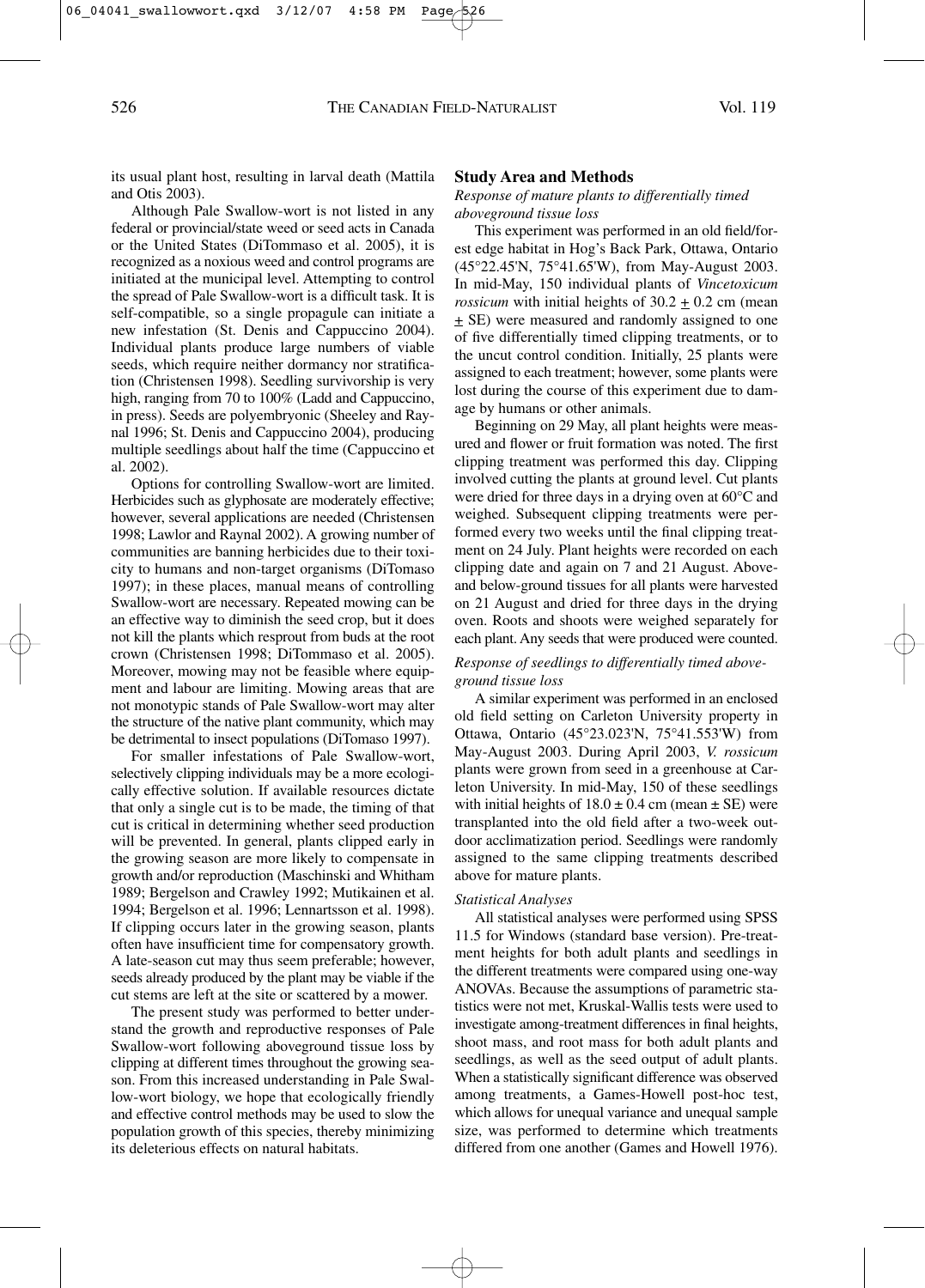#### *Response of mature plants to differentially timed above-ground tissue loss*

Pre-treatment heights did not differ significantly among the treatments (ANOVA, F  $_{5,144}$  = 1.754,  $P = 0.126$ . The time of the growing season when plants were cut had a significant effect on final height (Kruskal-Wallis,  $H = 85.786$  df = 5, P < 0.001). The Games-Howell post-hoc test revealed that plants that were cut on 29 May were able to compensate in height; they were not significantly different in height from the uncut controls (Figure 2). The final heights of plants cut on 29 May, 12 and 26 June were not significantly different from one another but they did differ from both 10 and 24 July treatments. The 10 and 24 July treatment plants were not significantly different from one another but they did differ significantly from all other treatment groups in the experiment including uncut controls.

The timing of the cut did not have a significant effect on root mass (Figure 3, Kruskal-Wallis,  $H = 6.123$ )  $df = 5$ ,  $P = 0.294$ , while shoot mass did differ significantly among treatments (Kruskal-Wallis, H = 96.952  $df = 5$ ,  $P < 0.001$ ). The Games-Howell post-hoc test revealed that none of the experimentally clipped plant groups were able to compensate in shoot mass; all clipping treatments weighed significantly less than the uncut control. Plants cut on 29 May, 12 and 26 June were not significantly different from one another but they



FIGURE 1. Pale Swallow-wort, *Vincetoxicum rossicum*. A. An individual plant characteristically climbing substrate for structural support; B. Leaves and fruits; C. Inflorescences showing buds and mature flowers (Figure borrowed from DiTommaso et al. 2005, with permission from the authors and *Canadian Journal of Plant Science*).



FIGURE 2. Final height of mature Pale Swallow-wort plants clipped on various dates. Values are means  $\pm$  SE. Clipping date had a significant effect on plant mean height (Kruskal-Wallis test,  $H = 85.786$ ,  $df = 5$ ,  $P < 0.001$ ). Ranked means that were significantly different ( $P < 0.05$ ) according to Games and Howell's (1976) multiple comparisons test are assigned different letters.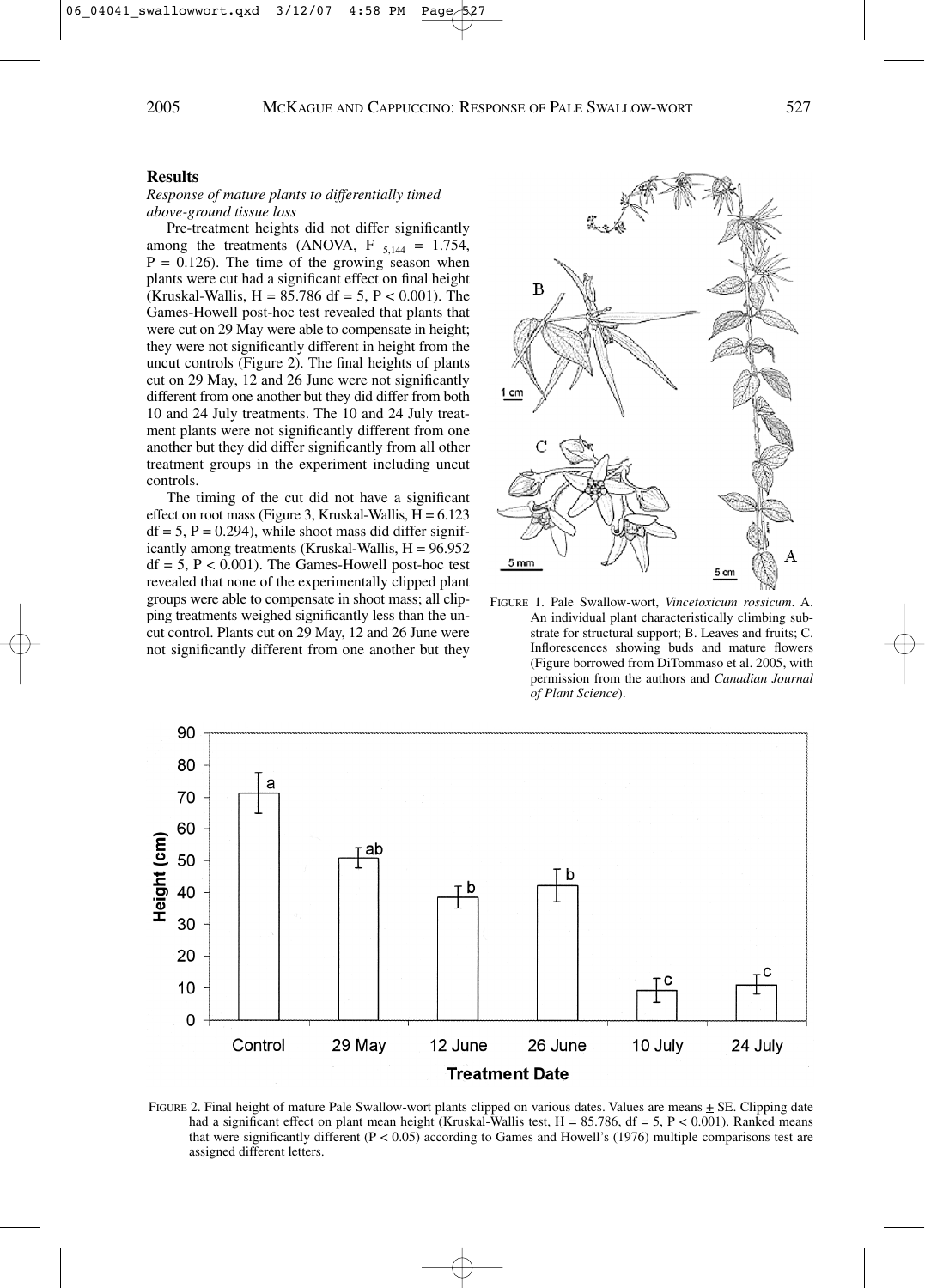

FIGURE 3. Final root and shoot mass of mature Pale Swallow-wort plants clipped on various dates. Values are means  $\pm$  SE. Clipping date had a significant effect on mean shoot mass (Kruskal-Wallis test,  $H = 96.952$ , df = 5, P < 0.001) but there was no difference in mean root mass among treatments (Kruskal-Wallis test,  $H = 6.123$ ,  $df = 5$ ,  $P = 0.294$ ). Ranked means that were significantly different ( $P < 0.05$ ) according to Games and Howell's (1976) multiple comparisons test are assigned different letters.

did differ from both 10 and 24 July treatments. The 10 and 24 July treatment plants were not significantly different from one another but they did differ significantly from all other treatment groups.

Seed production was greatly affected by clipping treatments (Table 1). Experimentally cut plants showed a significant decline in their reproductive output in comparison to uncut controls (Kruskal-Wallis,  $H = 50.107$  $df = 5$ ,  $P < 0.001$ ). The Games-Howell post-hoc test revealed that the clipping treatments were not significantly different from one another. No fruit production was observed until 26 June, and those plants that produced seeds despite having been clipped (29 May and 12 June cutting treatments) did so by 24 July and 7 August, respectively. Plants cut on or after 26 June failed to produce any seeds.

## *Response of seedlings to differentially timed aboveground tissue loss*

Seedlings in the six treatments did not differ significantly in initial height (ANOVA,  $F_{5,144} = 0.480$ ,  $P = 0.791$ ). The timing of clipping had a significant effect on their final height (Kruskal-Wallis,  $H = 66.931$  $df = 5$ ,  $P < 0.001$ ). The Games-Howell post-hoc test revealed that plants that were cut on 30 May were able to compensate in height as they were not significantly different in height from the uncut controls (Figure 4). Plants cut on 13 and 27 June, and 11 and 25 July were significantly smaller at the end of the season than those in the control treatment and the 30 May treatment.

The time of the growing season when seedlings were cut had a significant effect on root mass (Figure 5, Kruskal-Wallis,  $H = 21.013$  df = 5, P = 0.001).

TABLE 1. Seed production of mature Pale Swallow-wort plants clipped on various dates. Number of seeds per plant are group means with SE in parentheses. Clipping date had a significant effect on reproductive output (Kruskal-Wallis test,  $H =$ 50.107, df = 5, P < 0.001). Treatments with significantly different (P < 0.05) seed production according to Games and Howell's (1976) multiple comparisons test are assigned different letters.

| <b>Treatment Group</b> | n  | Proportion producing seed | Number of seeds per plant |
|------------------------|----|---------------------------|---------------------------|
| Control                | 27 | 0.56                      | $(13.2)^{a}$<br>47.2      |
| 29 May                 | 24 | 0.13                      | $(3.3)^{b}$<br>5.4        |
| 12 June                | 22 | 0.14                      | $(1.4)^{b}$<br>2.3        |
| 26 June                | 23 | 0.00                      | $(0.0)^{b}$<br>0.0        |
| 10 July                | 24 | 0.00                      | $(0.0)^{b}$<br>0.0        |
| 24 July                | 24 | 0.00                      | $(0.0)^{b}$<br>0.0        |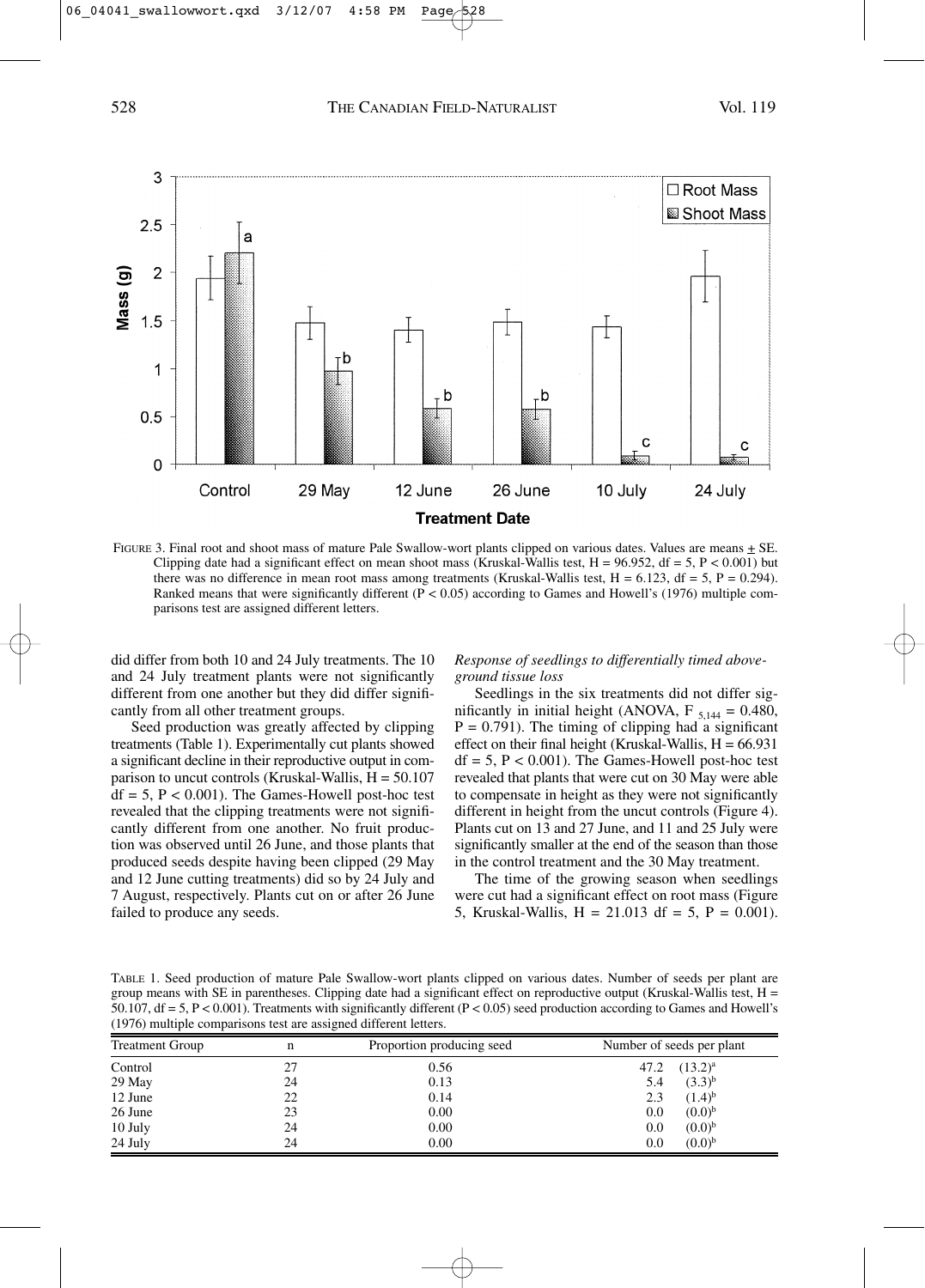

FIGURE 4. Final height of Pale Swallow-wort seedlings clipped on various dates. Values are means  $\pm$  SE. Clipping date had a significant effect on plant mean height (Kruskal-Wallis test,  $H = 66.931$ , df =5, P < 0.001). Ranked means that were significantly different (P < 0.05) according to Games and Howell's (1976) multiple comparisons test are assigned different letters.



FIGURE 5. Final root and shoot mass of Pale Swallow-wort seedlings clipped on various dates. Values are means  $\pm$  SE. Clipping date had a significant effect on mean shoot mass (Kruskal-Wallis test,  $H = 68.644$ ,  $df = 5$ ,  $P < 0.001$ ) and on mean root mass (Kruskal- Wallis test,  $H = 21.013$ ,  $df = 5$ ,  $P = 0.001$ ). Ranked means of shoot mass that were significantly different (P < 0.05) according to Games and Howell's (1976) multiple comparisons test are assigned different uppercase letters while ranked means of root mass that were significantly different ( $P < 0.05$ ) according to Games and Howell's (1976) multiple comparisons test are assigned different lowercase letters.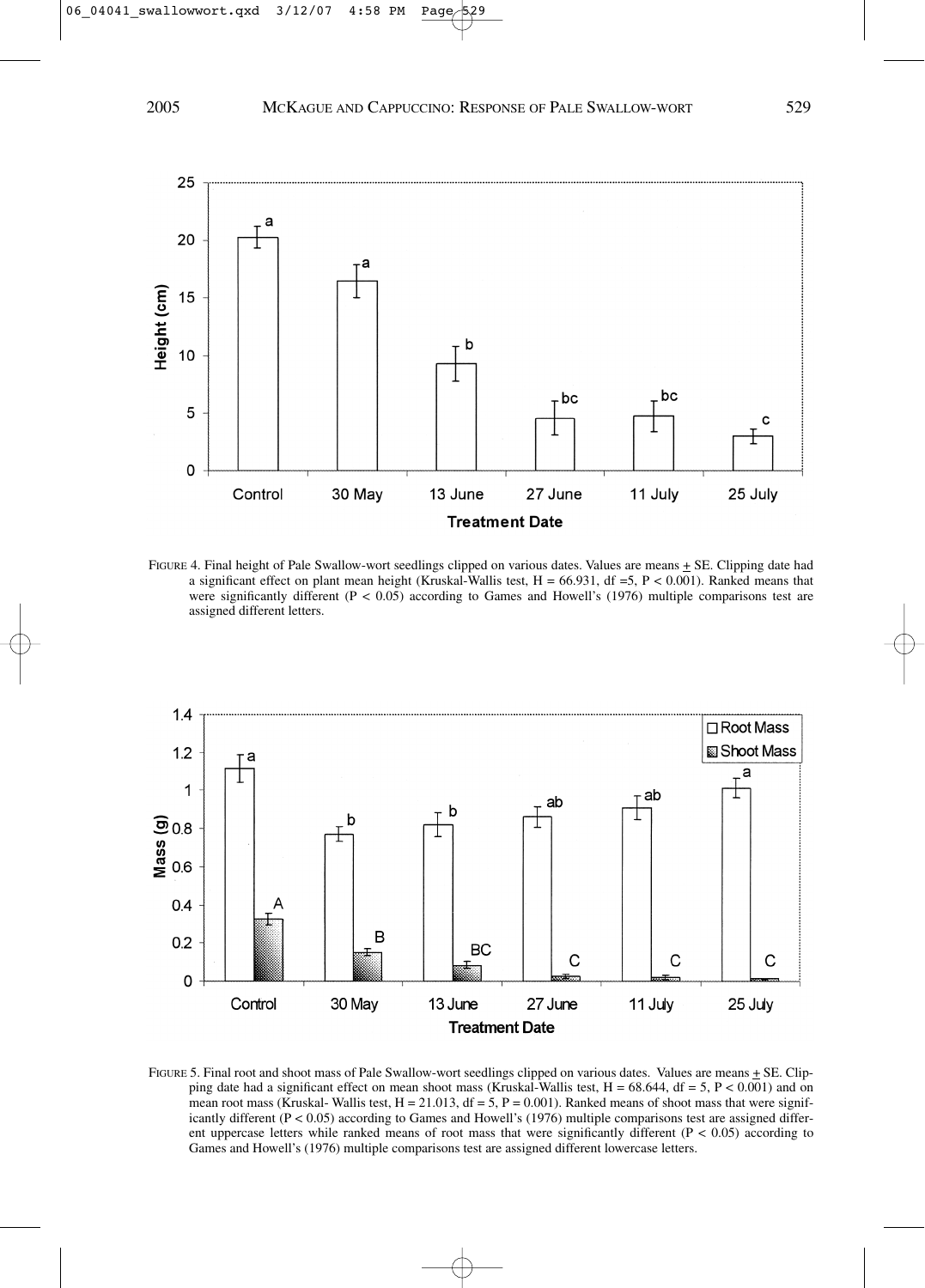Root mass was lowest for the 30 May treatment group and scores tended to increase in value as plants were cut later in the season. Final shoot mass also differed significantly among treatment groups (Figure 5, Kruskal-Wallis,  $H = 68.644$  df = 5, P < 0.001). The Games-Howell post-hoc test revealed that none of the experimentally clipped plant groups were able to compensate in shoot mass; all clipping treatments differed significantly from the controls. No seedlings produced flowers or seeds.

#### **Discussion**

When the stems of Pale Swallow-wort are cut during the growing season, new shoots emerge from buds at the root crown. In the present study, in which primary shoots were cut at two-week intervals throughout the growing season, Pale Swallow-wort plants resprouted, but were not able to compensate fully for tissue loss. As we expected from the results of previous studies on other plant species (e.g., Maschinski and Whitham 1989; Bergelson and Crawley 1992; Mutikainen et al. 1994; Bergelson et al. 1996; Lennartsson et al. 1998), the ability of Pale Swallow-wort to partially compensate for tissue loss declined as plants were clipped progressively later in the growing season. Although plants cut on 29-30 May appeared to compensate in height, by the end of the growing season the new shoots had not attained the same biomass as the primary shoots produced by the uncut controls.

While the root mass of mature Pale Swallow-wort plants showed no significant effect of above-ground tissue removal, the clipping treatment significantly diminished the root mass of the seedlings. Seedlings lack the extensive root system of the mature plants, and their partial compensation in height and biomass seemed to come at the expense of their roots. All seedlings in our experiment survived until the end of August. However, in a summer with less rainfall than 2003, the reallocation of resources from root to shoot following clipping could leave the seedlings with underdeveloped root systems incapable of sustaining the plant through a drought (e.g., Bilbrough and Richards 1993; Perkins and Owens 2003).

Mature control plants allocated nearly half their biomass to roots, a high proportion for mid- to latesuccessional species (Parrish and Bazzaz 1982). The high root:shoot ratio is partly explained by the weakness of the stem of this vine-forming plant; stems that have not twined around neighbouring vegetation generally cannot support the weight of the fruits and flop to the ground once fruit production is underway. However, the plant also possesses an extensive fibrous root system with a thick, woody rootstock, which likely contributes to its apparent ability to outcompete native vegetation and persist for decades (Sheeley and Raynal 1996). Seedling root:shoot ratios were even higher; control seedlings invested over three times more tissue into root mass versus shoot mass. The seedlings appeared to be developing below-ground storage tissue in preparation for future growing seasons. This may explain the slow maturation of Pale Swallow-wort; in a separate experiment, individuals planted as seeds four years ago have yet to flower (N. Cappuccino, unpublished data).

Seed production was reduced dramatically by clipping. Clipping on or after 26 June halted seed production entirely. Clipping earlier in the season was insufficient to completely control reproductive output; over 10% of the plants clipped on 29 May and 12 June produced seeds. Fruits were first observed on 26 June in the controls and the three treatments that had not previously been cut. A single clipping treatment during this period of the growing season would be most effective because the fruits on this date contained only immature seeds that would be unable to germinate if left in the field following clipping. Plants clipped on or after 10 July also failed to produce seeds following clipping, but prior to clipping, their fruits contained seeds that appeared to be mature (they were filled and darkening in preparation for release). Although our data suggest that clipping in late June would be most effective, the timing of fruit production in other years and at other sites may vary. We recommend that plants be monitored for fruit formation and that cutting take place when the first fruits are formed but not fully developed.

Mechanical control by clipping can be a successful method for controlling localized patches of Pale Swallow-wort that are threatening native species. However, the ability of the plant to regrow following aboveground tissue loss both underscores the need for a more sustainable means of controlling this invasive weed, such as biological control, and argues against introducing a leaf-chewing herbivore as the sole control agent. Adequate control of target plants following the introduction of a single herbivore is the exception rather than the rule (Julien 1989) and success is often achieved only after introduction of several herbivores (Denoth et al. 2002) that damage the plant in complementary ways (James et al. 1992). Damaging the target plant in complementary ways can also be achieved through integrated weed management, for example, by combining mechanical control with biological control (Paynter and Flanagan 2004). Integrated weed management is increasingly being viewed as the most effective strategy for controlling invasive plants in natural areas (Buckley et al. 2004) and is likely our best hope for controlling Pale Swallow-wort.

#### **Acknowledgments**

This research was funded by the Natural Sciences and Engineering Research Council of Canada (Undergraduate Student Research Award to CIM and Discovery Grant to NC). Permit for land access for this experiment was granted by Mike Muir of the National Capital Commission (NCC). The authors wish to thank